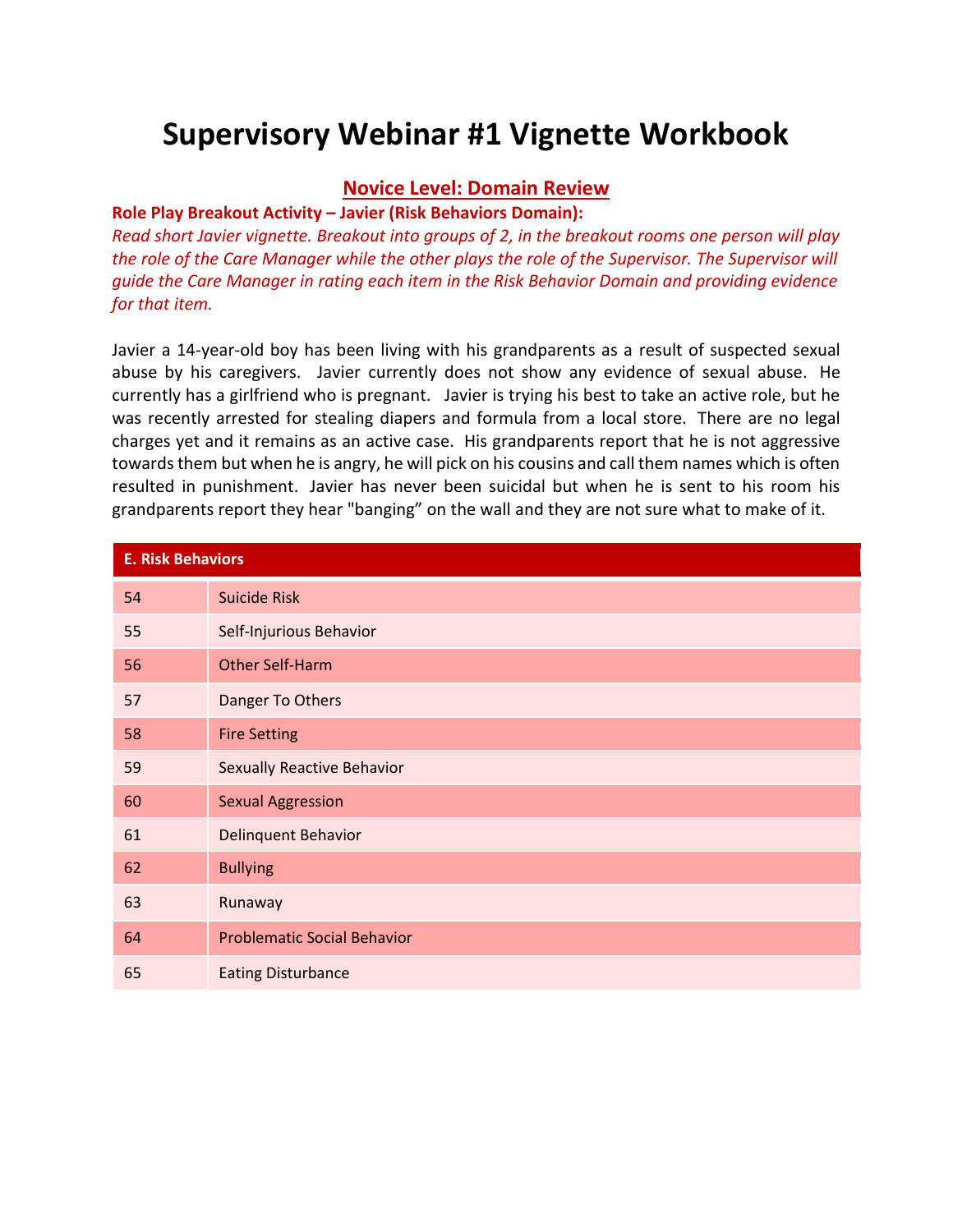## **Developing Level: Item Review**

## **Trainer(s) Role Play of an Item Review - Eliud (Transition To Adulthood Module):**

Eliud is 17 years old, he seems to know a lot about his medical needs, but also doesn't get too involved in discussions with doctors, etc. He leaves that to mom. Eliud is pretty tech savvy. He is proud of a calendar he keeps on his phone and is always prepared to appointments with providers. He does not seem to schedule his own care appointments, leaving that to his mom. Eliud is very familiar with the system and shows little or no signs of problematic relationships with the system.

| <b>Transition to Adulthood Module</b> |                                  |
|---------------------------------------|----------------------------------|
| A                                     | Knowledge of Condition           |
| B                                     | <b>Medication Adherence</b>      |
| C                                     | Youth Involvement                |
| D                                     | Self-Care Management             |
| E                                     | Youth Relationship to the System |
| F                                     | <b>Career Aspirations</b>        |
| G                                     | Employment                       |
| H                                     | Living Skills                    |
| ш                                     | <b>Educational Attainment</b>    |
|                                       | Prevocational                    |
| K                                     | Intimate Relationships           |
|                                       | Transportation                   |

## *\*\*\*NOW YOU TRY\*\*\**

## **Participant Role Play Scenario #1: Hassan Item(s) Review (Cultural Identity, Spiritual Religious):**

*The role-player acting as the care manager should talk to their supervisor about how they will gather information about the items "Spiritual/Religious" and "Cultural Identity". It will be the job of the role-player acting as the Supervisor to help guide the care manager on how to incorporate these strengths areas in the conversation.* 

Hassan, who is 8 years old. Hassan's family practices Islam and faith is an important part of family life. Hassan's family has access to many resources as a result of their faith group and the connections it offers, but Hassan doesn't really understand how to express that.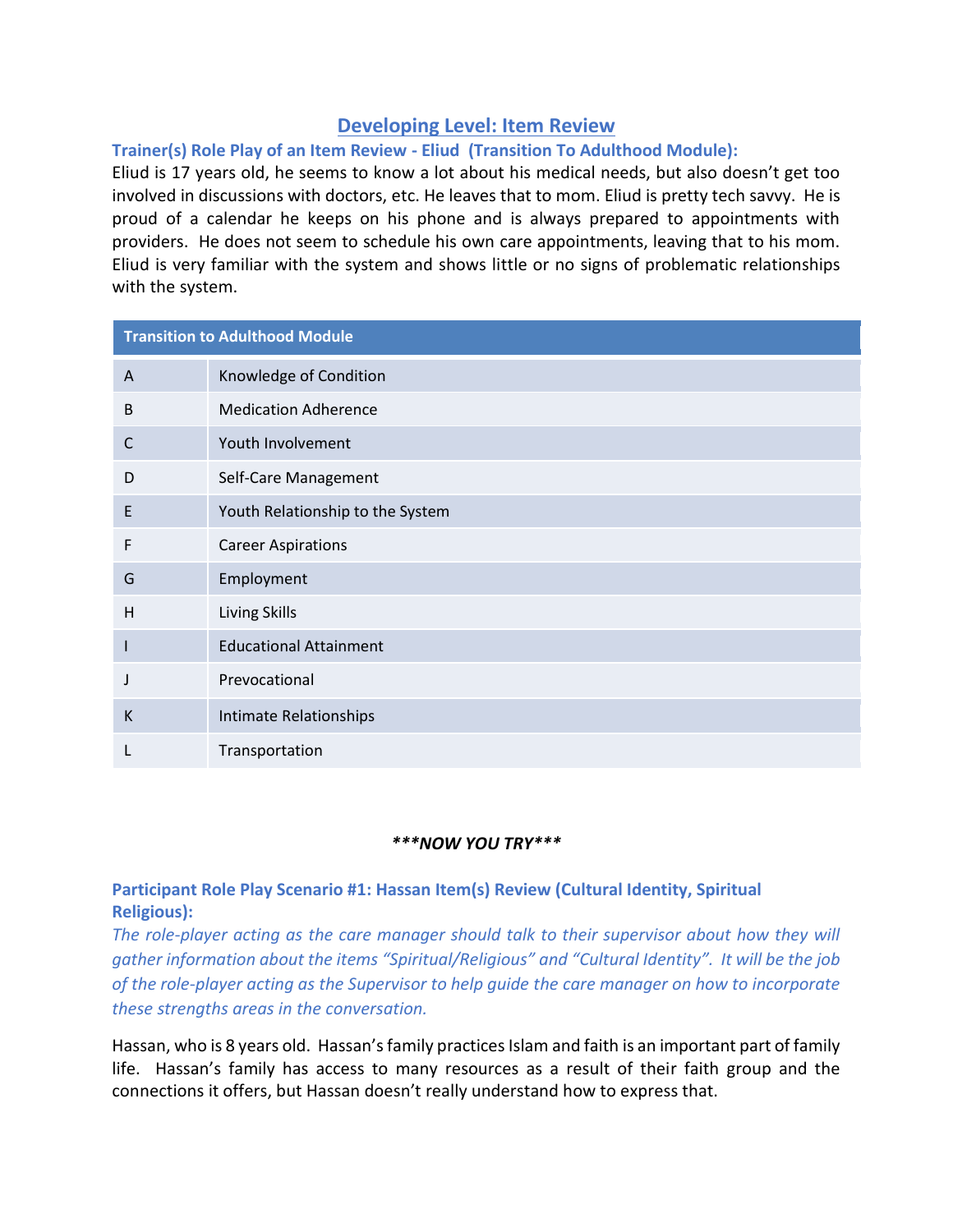### **SWITCH THE SUPERVISOR ROLE WITH YOUR BREAKOUT PARTNER**

#### **Participant Role Play Scenario #2: Shandra Item Review (Peer Interactions):**

*The role-player acting as the care manager should talk to their supervisor about how they will determine if "Peer Interactions" is an area of need. It will be the job of the role-player acting as the Supervisor to help guide the care manager on how go about determining a rating with Shandra.* 

Shandra is 12 years old. Her caregiver has expressed concern that she struggles to make friends, especially since the COVID social distancing practices. Shandra frequently refers to the friends she has, but her caregiver is concerned that these are just "Zoom friends." The Care Manager has visited the playground with Shandra and noticed that she did not interact with other young people. The Care Manager is thinking about rating the Peer Interactions item for action, but wants to help Shandra consider her needs in this area.

## **Confident Level: CANS-NY Case Presentation**

#### **Breakout Group Activity - Pete**

*In your breakout groups review the sample case vignette with your group. Use the CANS-NY Item List on the next page to complete the CANS-NY Organizational Grid, work quickly.*

Pete is 12, and lives with his Aunt Wendy who adopted him when he was 5. Wendy is the primary caregiver but gets some help from her daughter Rebecca. Pete experienced profound neglect and abuse when he lived with his biological mom (Tonya). Wendy adopted Pete when she realized that her sister Tonya was exposing Pete to drugs and alcohol. Wendy has a job but struggles to provide essentials. Wendy receives minimal financial support from social services for Pete. Wendy owns her home and operates a church.

Pete has a 54 IQ and attends a specialized school for high needs related to serious emotional disturbances. Pete does well in this school setting but Pete does not have many friends in school, which leads him to being vulnerable to peers. Wendy's says, "Pete will do ANYTHING to fit in." At home, Pete has problems with authority. When Pete gets upset he will refuse to comply with directives, hit Wendy, or run away from home. As a result, Pete has very consistent police contact. Pete's outbursts happen several times per week. After calming down, Pete regrets his actions; consequently, he'll isolate and express suicidal thoughts because he feels bad about his attacks. Wendy reports that Pete is "a handful" and at the age of 60 she doesn't know how much longer she will be able to care for him.

## **Handout's For Confident Level Breakout Activity: Next Two Pages**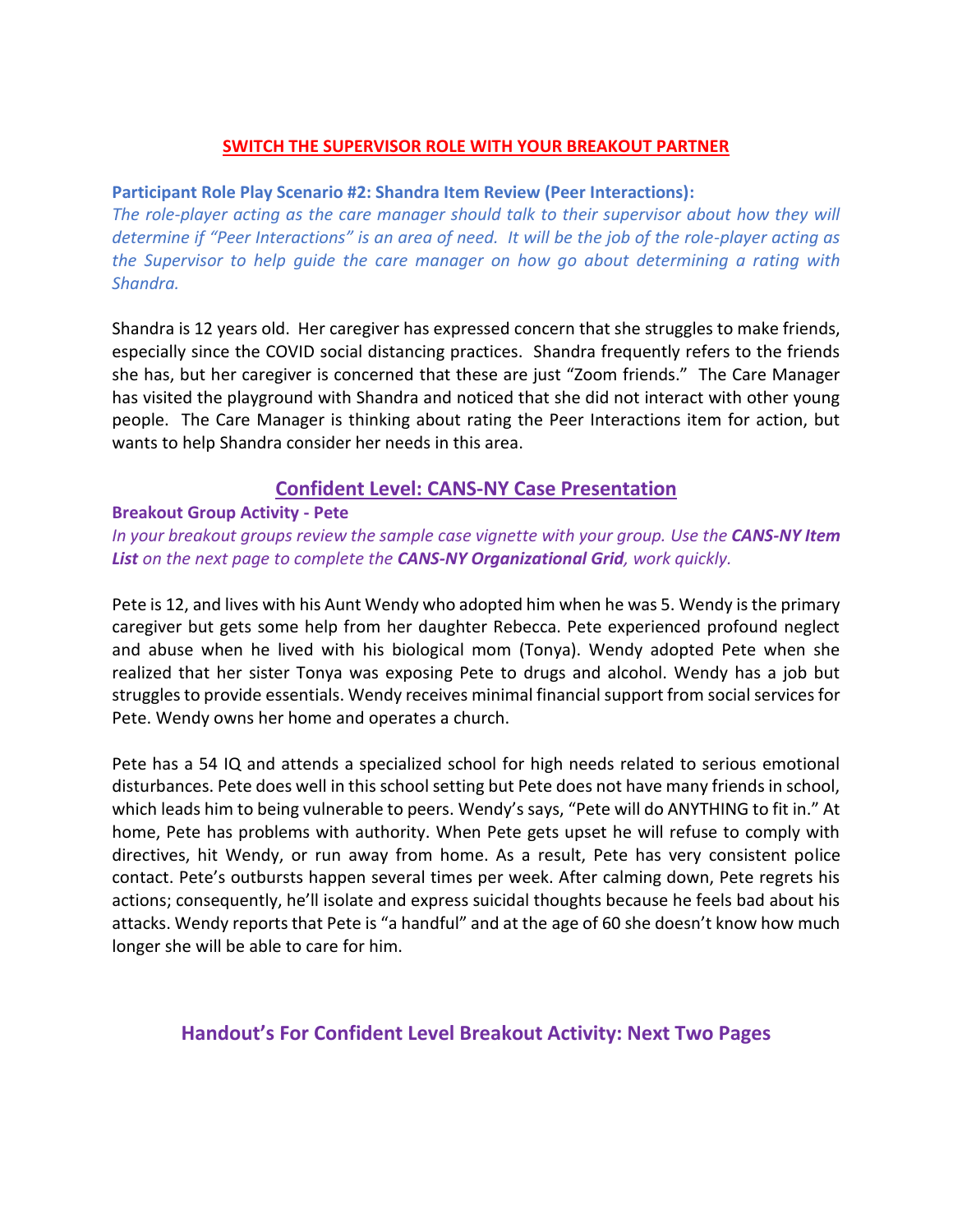#### **CANS-NY Item List**

#### **CHILD NEEDS & FUNCTIONING**

**Living Situation Acculturation/Language Peer Interactions** Decision-Making/Judgment Sleep **Physical Limitations Dental Needs Recreational** Juvenile Justice/Legal

#### **CHILD STRENGTHS**

**Family of Origin Foster Family** Social Relationships With Peers **Social Relationships With Adults Relationship Stability** Optimism Resourcefulness Adaptability Persistence **Resilience/Internal Strengths** Talents/Interests **Cultural Identity** Spiritual/Religious

#### ADVERSE CHILDHOOD EXPERIENCES

Sexual Abuse **Physical Abuse Emotional Abuse/Neglect Neglect** Witness to Abuse of Another Child **Medical Trauma Domestic Violence Community Violence** Exploitation **School Violence Natural or Manmade Disasters Criminal Activity Parental Incarceration** Disruptions in Caregiving/Attachment Decision-Making Death of a Loved One **Substance Exposure** Sexual Orientation/Gender Identity or Residential Stability Expression **Bullied** 

#### **CAREGIVER STRENGTHS & NEEDS Physical Health** Developmental **Mental Health Substance Use Partner Relationship Caregiver Adjustment to Trauma** Legal Acculturation/Language **Culture Stress** Self-Care/Daily-Living Organization Supervision Resourcefulness **Parenting Stress Housing Safety Financial Resources** Safety from Others **Informal Supports** Cultural Differences within a Family **Transportation of Child** Knowledge of Condition Care/Treatment Involvement Knowledge Congruence

Family Relationship to the System

#### SCHOOL/ACADEMIC FUNCTIONING

**Educational Partnership School Behavior School Achievement School Attendance Learning Ability** 

#### **RISK BEHAVIORS**

**Suicide Risk** Self-Injurious Behavior Other Self-Harm **Danger to Others Fire Setting Sexually Reactive Behavior Sexual Aggression Delinquent Behavior Bullying** Runaway **Problematic Social Behavior Eating Disturbance** 

#### **SCREENING ITEMS FOR MODULES**

**Trauma Symptoms Behavioral Health** Substance Use Developmental **Medical Health** Self-Care Activities of Daily Living **Transition to Adulthood** Independent Activities of Daily Living Psychosis

#### TRAUMA STRESS SYMPTOMS

**Traumatic Grief/Separation** Re-experiencing Hyperarousal Avoidance **Numbing Affect Dysregulation Dissociation** 

# **BEHAVIORAL HEALTH MODULE**

Attention/Concentration **Impulsivity** Depression Anxiety Oppositional Conduct **Emotional Control Anger Control Attachment**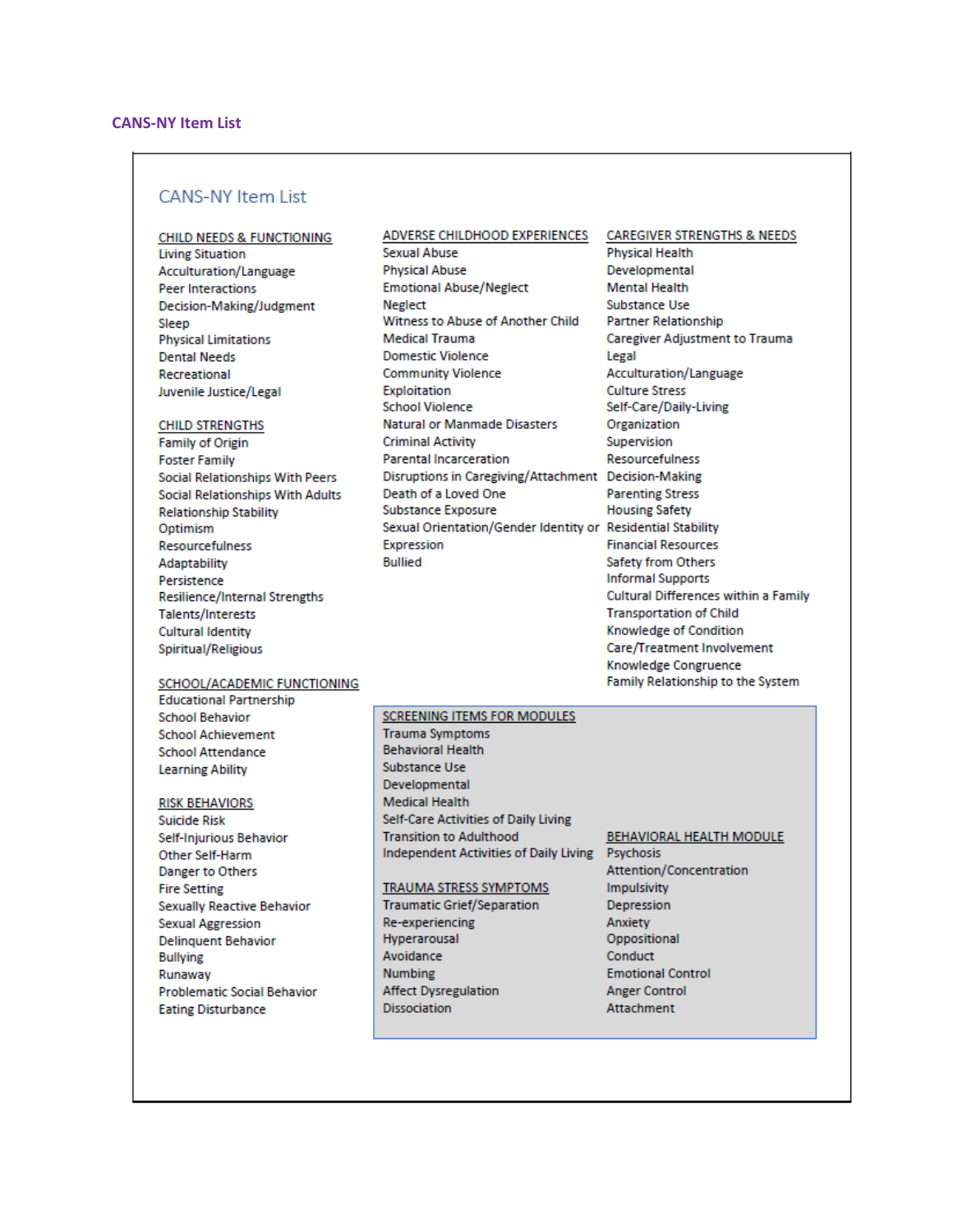## **CANS-NY Organizational Grid**

| <b>Areas Needing Action</b> | <b>Areas Needing Immediate Action</b> |
|-----------------------------|---------------------------------------|
|                             |                                       |
|                             |                                       |
|                             |                                       |
|                             |                                       |
|                             |                                       |
|                             |                                       |
|                             |                                       |
|                             |                                       |
|                             |                                       |
| <b>Useful Strengths</b>     | <b>Strengths to Build</b>             |
|                             |                                       |
|                             |                                       |
|                             |                                       |
|                             |                                       |
|                             |                                       |
|                             |                                       |
|                             |                                       |
|                             |                                       |
|                             |                                       |
|                             |                                       |
| <b>Trauma Experiences</b>   |                                       |
|                             |                                       |
|                             |                                       |
|                             |                                       |
|                             |                                       |
|                             |                                       |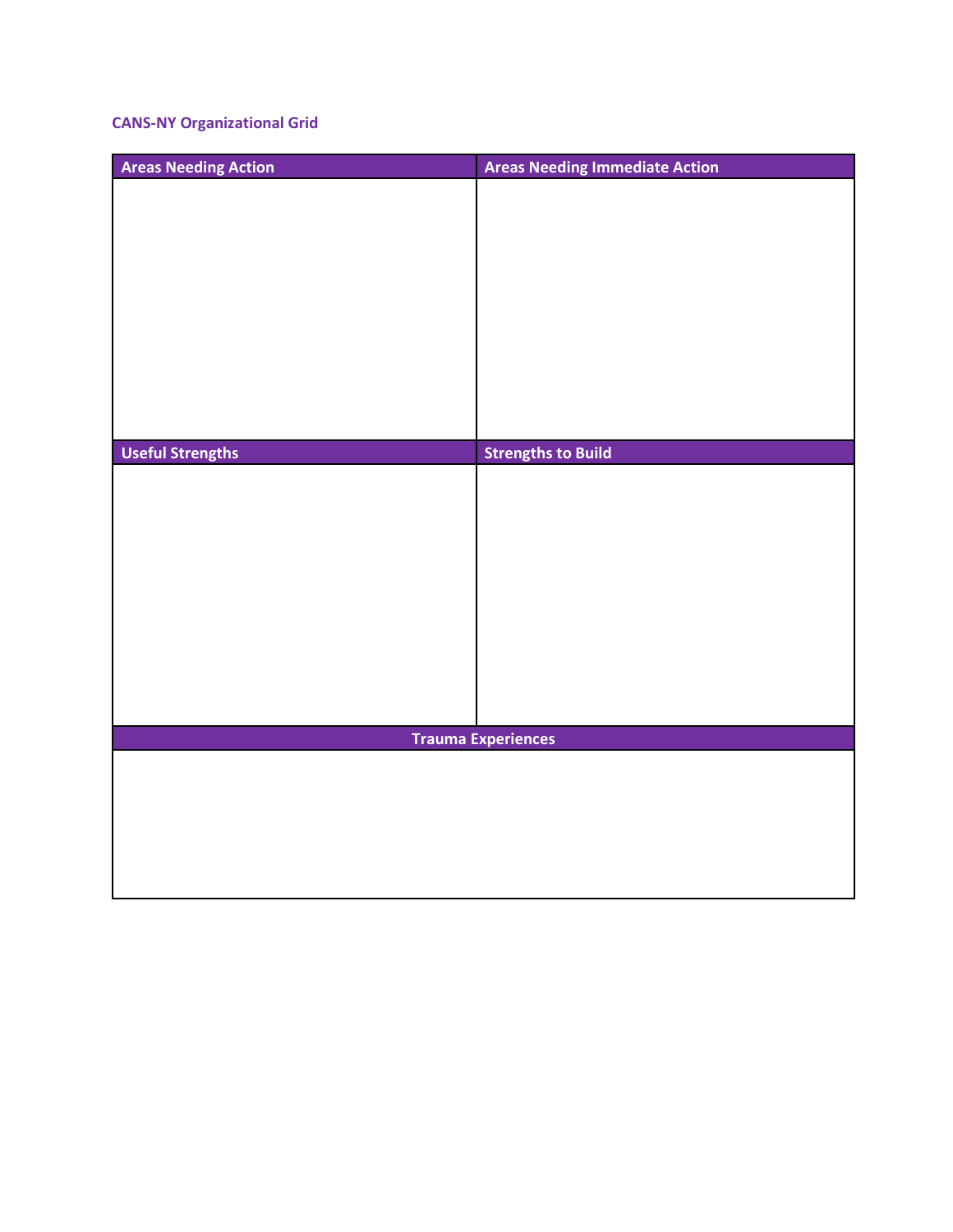## **Advanced Level: Assessment Planning Process**

## **Blank Organizational Chart for Use in Supervison with Care Manager:**

| Organize The Youth/Family Story                |                                                                                 |                                                                                                                      |  |
|------------------------------------------------|---------------------------------------------------------------------------------|----------------------------------------------------------------------------------------------------------------------|--|
| <b>Vignette Summary</b><br>(Pertinent Details) | Organize Needs & Strengths<br>(Identify Actionable Needs & Useful<br>Strengths) | <b>CANS-NY Drives the Plan of</b><br>Care<br>(Aligning needs and strength to actions,<br>interventions and supports) |  |
|                                                |                                                                                 |                                                                                                                      |  |
|                                                |                                                                                 |                                                                                                                      |  |
|                                                |                                                                                 |                                                                                                                      |  |

## **Pre-Filled Organization Chart with 2 of 3 Steps Completed for Pete's Family:**

| Organize The Youth/Family Story                                                                                                                                                                                                                                                                                                                                                                                                                                                                                                                        |                                                                                                                                                                                                           |                                                                                                                      |  |
|--------------------------------------------------------------------------------------------------------------------------------------------------------------------------------------------------------------------------------------------------------------------------------------------------------------------------------------------------------------------------------------------------------------------------------------------------------------------------------------------------------------------------------------------------------|-----------------------------------------------------------------------------------------------------------------------------------------------------------------------------------------------------------|----------------------------------------------------------------------------------------------------------------------|--|
| <b>Vignette Summary</b><br>(Pertinent Details)                                                                                                                                                                                                                                                                                                                                                                                                                                                                                                         | <b>Organize Needs &amp; Strengths</b><br>(Identify Actionable Needs & Useful<br>Strengths)                                                                                                                | <b>CANS-NY Drives the Plan of</b><br>Care<br>(Aligning needs and strength to actions,<br>interventions and supports) |  |
| *Wendy has problems with managing the<br>stress of caring for Pete.<br>*Wendy has the necessary resources to<br>adequately care for Pete.<br>*Rebecca has been able to provide<br>support.<br>*Pete has problems functioning in his<br>current living environment.<br>*Pete will engage in behaviors to satisfy<br>his peers. Wendy states that he will do<br>anything to fit in with them.<br>*Pete has exhibited aggression in the<br>home.<br>*Neglect by bio mom (Tonya).<br>*Interrupted relationship (Tonya)<br>*Drug/Alcohol Exposure Indicated | *Parenting Stress<br>*Financial Resources<br>*Informal Supports<br>*Living Situation<br>*Peer Interactions<br>*Decision Making/Judgement<br>*Neglect<br>*Disruptions In Caregiving<br>*Substance Exposure |                                                                                                                      |  |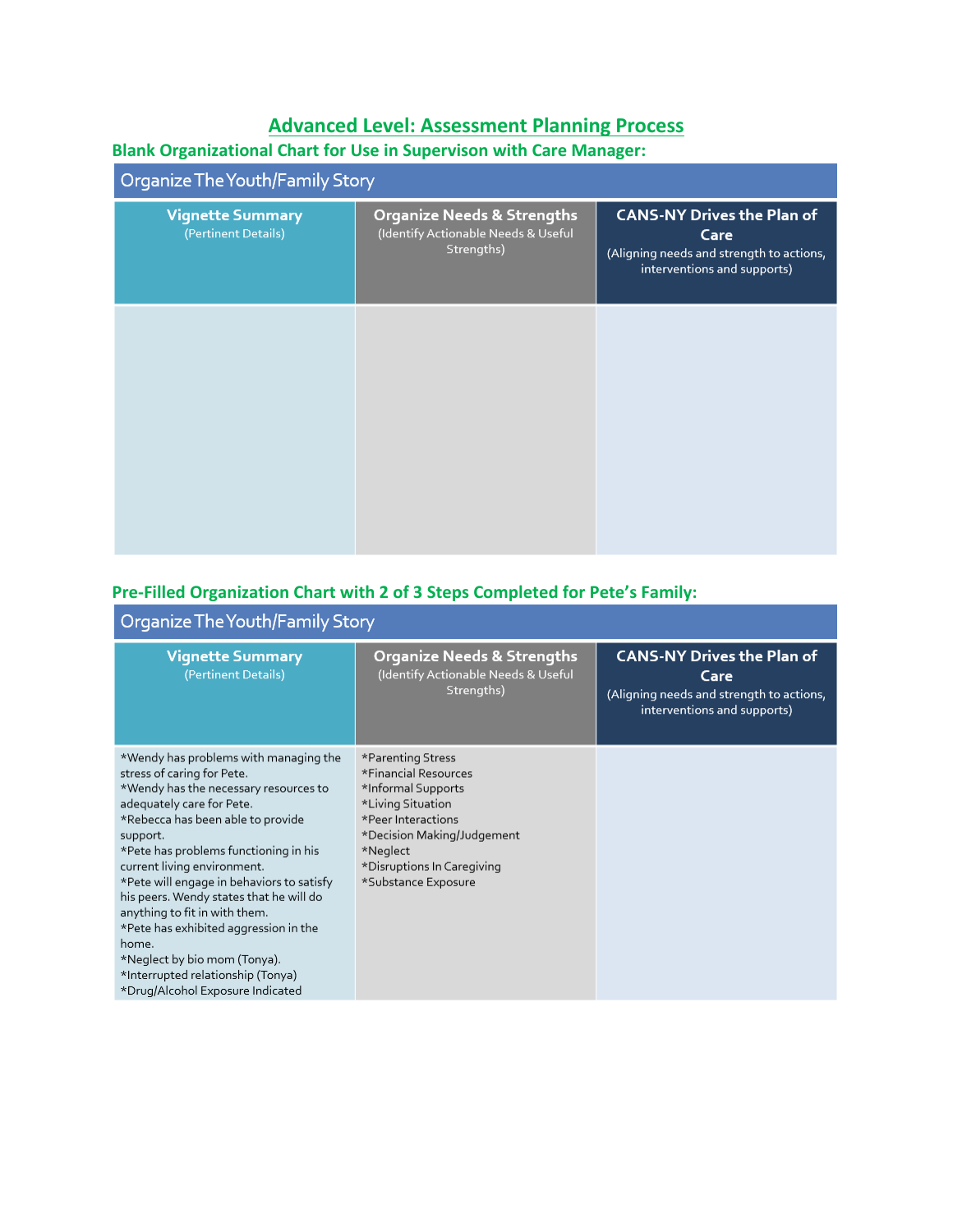#### **Breakout Group Activity - Pete**

*Return to your small groups and reference the organizational grid that your group completed during the last activity. Focus on the Actionable Needs and the Useful Strengths. Identify action steps, interventions and supports that align with the actionable needs and useful strengths. Identify any action, interventions and supports that may not align. Discuss how you encourage alignment and address misalignment in your supervision of care managers.*

*We have walked you through taking the family's narrative story and organizing it into the CANS-NY items that show that illustrate action or strength! Now in your group fill in the final of the 3 boxes by aligning needs and strength to actions, interventions, and supports for Pete's family*

Pete is 12, and lives with his Aunt Wendy who adopted him when he was 5. Wendy is the primary caregiver but gets some help from her daughter Rebecca. Pete experienced profound neglect and abuse when he lived with his biological mom (Tonya). Wendy adopted Pete when she realized that her sister Tonya was exposing Pete to drugs and alcohol. Wendy has a job but struggles to provide essentials. Wendy receives minimal financial support from social services for Pete. Wendy owns her home and operates a church. Pete has a 54 IQ and attends a specialized school for high needs related to serious emotional disturbances. Pete does well in this school setting but Pete does not have many friends in school, which leads him to being vulnerable to peers. Wendy's says, "Pete will do ANYTHING to fit in." At home, Pete has problems with authority. When Pete gets upset he will refuse to comply with directives, hit Wendy, or run away from home. As a result, Pete has very consistent police contact. Pete's outbursts happen several times per week. After calming down, Pete regrets his actions; consequently, he'll isolate and express suicidal thoughts because he feels bad about his attacks. Wendy reports that Pete is "a handful" and at the age of 60 she doesn't know how much longer she will be able to care for him.

Organize The Youth/Family Story (Pete)

**CANS-NY Drives the Plan of Care** (Aligning needs and strength to actions, interventions and supports)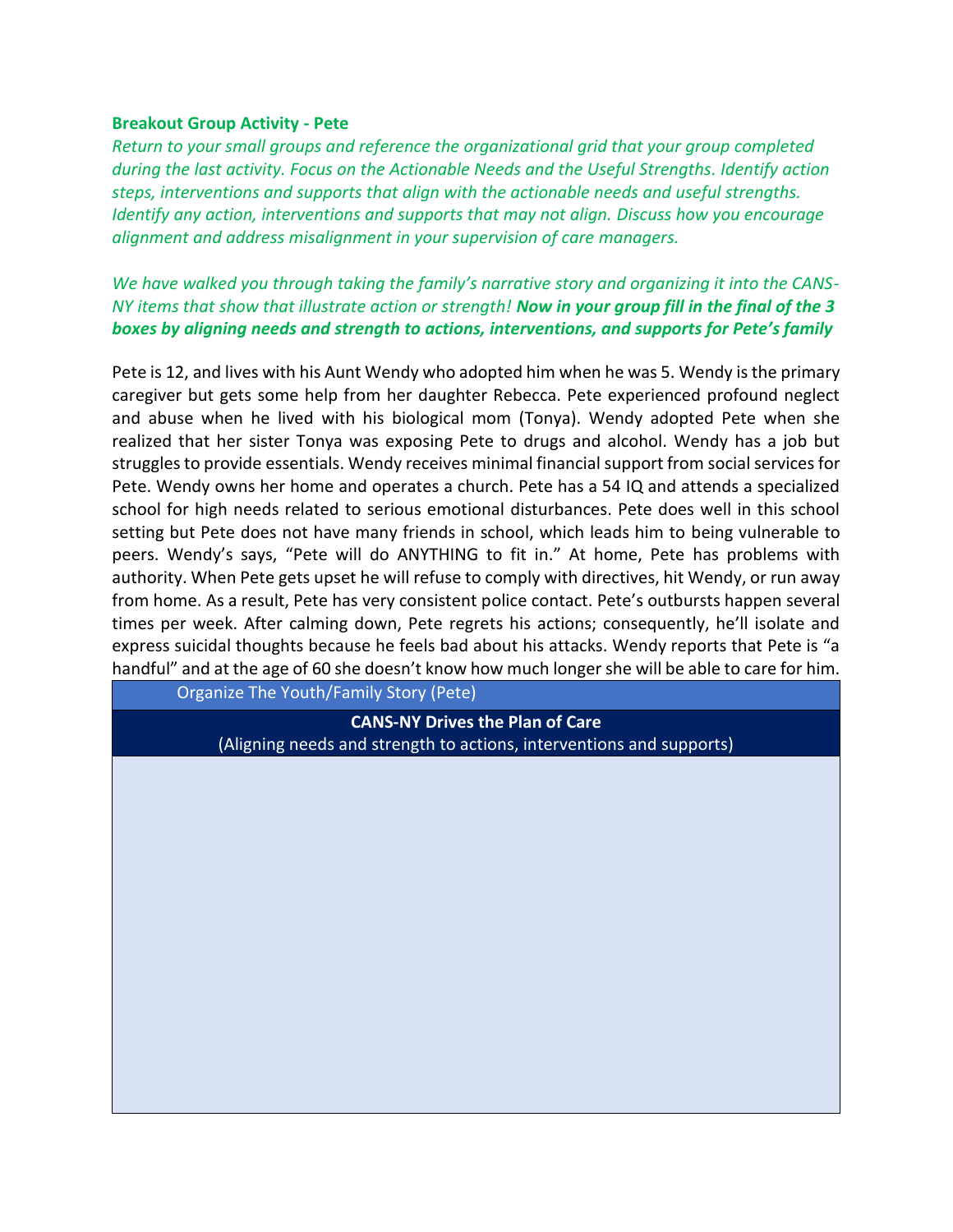



## **CANS-NY Supervisory Training**

Transformational Supervision: Self-Assessment

#### **Rating Scale**

- Comfortable and routine; no need for help  $\pmb{0}$
- $\mathbf{1}$ Comfortable, but not routine; may need occasional help
- $\overline{2}$ Tried, but not yet comfortable; need help developing this supervisory skill
- $\overline{\mathbf{3}}$ Have never done; need help learning this supervisory skill

|                         | <b>CANS-NY Supervisor Topics</b>                                                                                                   | <b>Rating</b> |
|-------------------------|------------------------------------------------------------------------------------------------------------------------------------|---------------|
| $\mathbf{1}$            | Explain the CANS-NY action levels, 6-key principles, and item descriptions to a<br>supervisee.                                     |               |
| $\overline{2}$          | Explore or explain to a supervisee how they might complete the CANS with a<br>child/youth with a focus on culture and development. |               |
| $\overline{\mathbf{3}}$ | Help a supervisee convert their understanding of the person/family's needs and<br>strengths into consensus action priorities.      |               |
| $\overline{a}$          | Help a supervisee develop a theory of change based on the actionable needs and<br>strengths.                                       |               |

#### **Resources to Review**

If you rated for action (2/3) on the listed Self-Assessment item, consider reviewing these enrichment materials, which can be shared with your supervisee. Additional resources available on the next page.

| #                       | <b>CANS Supervisor Topics</b>                                                                                                                                                                        |
|-------------------------|------------------------------------------------------------------------------------------------------------------------------------------------------------------------------------------------------|
| $\mathbf{1}$            | <b>CANS-NY User Tip Sheet</b><br>Assessing Needs and Strengths with Action Levels<br>Rating the "What". Not the "Why" (interactive version)<br>Rating Within the 30-Day Window (interactive version) |
| $\overline{2}$          | Developmentally Appropriate Rating (interactive version)<br>Considering Culture video                                                                                                                |
| $\overline{\mathbf{3}}$ | <b>Strengths Based Care Planning</b><br>Care Planning Worksheet                                                                                                                                      |
| $\overline{\mathbf{4}}$ | <b>CANS-NY Introductory Training Live Course</b><br>Action Planning Development Course on TCOMtrainign.com                                                                                           |